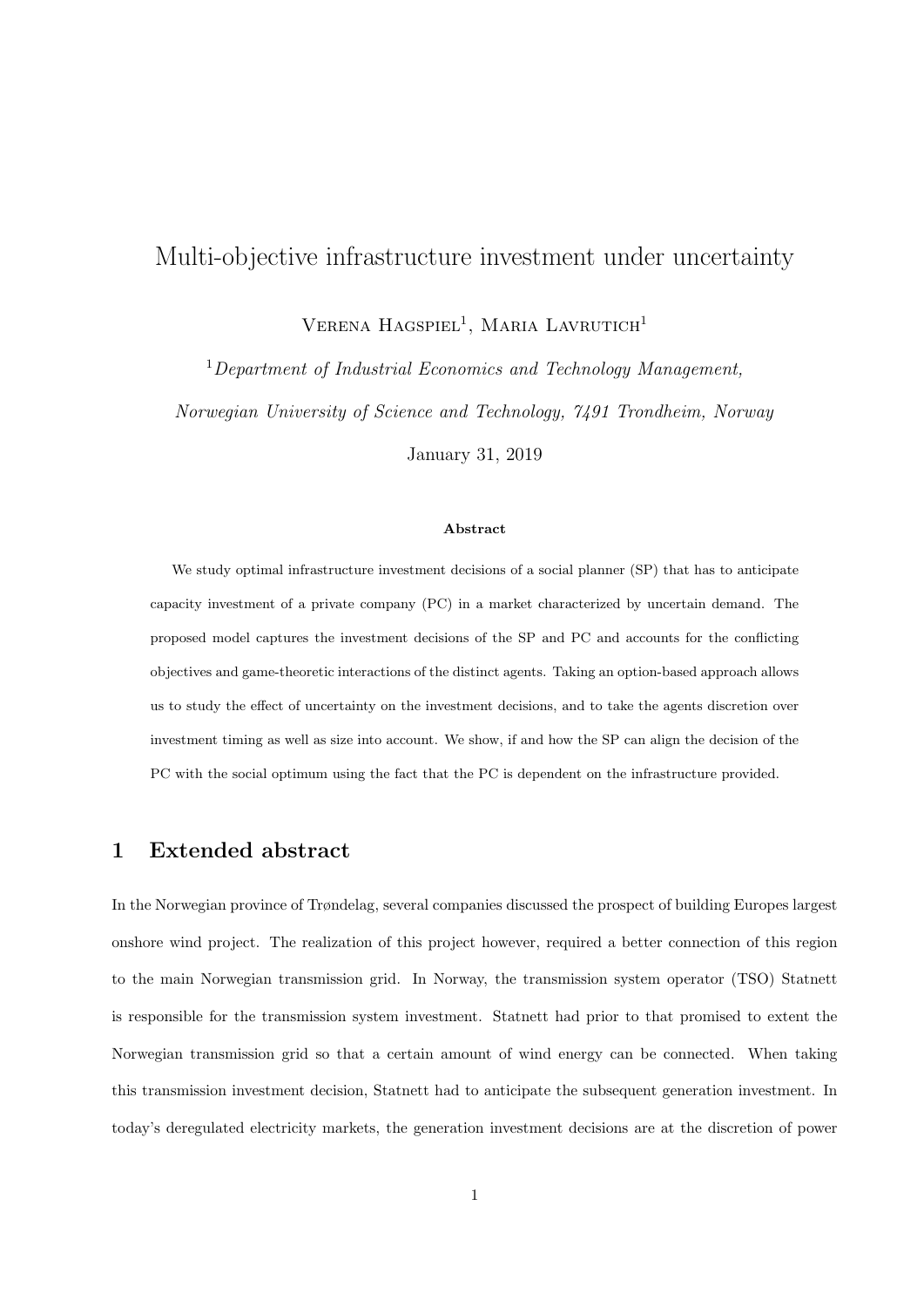companies that will optimally decide generation investment given their objective to maximize profit, while transmission in many countries as in Norway is still regulated. This means that studying this problem one needs to account for strategic aspects. Another complicating factor is that these are investment decisions under considerable amount of uncertainty. There are many other infrastructure investments with similar features. Large infrastructure investments are often characterized by high uncertainty and irreversibility. Another aspect typical for such large infrastructure projects is the involvement of public money. These capacity investment decisions are therefore, taken by different actors with different objectives that are dependent on the others investment decision.

We consider two decision makers, a social planner (SP) and a private company (PC), that serve a market characterized by uncertain demand. The SP holds an option to undertake a public investment, which provides infrastructure of a certain capacity,  $K_S$ , to a potential industry or residential location. This can be, for example, an investment in a new transmission line to connect a power park to the main grid, investment in hard infrastructure like roads, railways and bridges, port investment, or providing water supply, sewage, or telecommunications to potential real estate projects. SP has the flexibility to choose both size and timing of the investment. Any investment by the PC is constrained by the availability of the infrastructure capacity. For example, if there is no transmission capacity available, the power company would not be able to transmit the generated electricity, and, therefore, receive profits. We consider the decision of the PC to invest in new production capacity,  $K_P$ , that is dependent on infrastructure provided by the SP, i.e.  $K_P \leq K_S$ . We acknowledged that the PC has both timing and sizing flexibility with regards to the possible investment. Both investments are characterized by substantial sunk investment outlays, and, hence, are considered to be irreversible. In out model the two agents have different objectives. The SP strives to maximize social welfare, while the PC maximizes its profit. We assume perfect information implying that the SP can anticipate the investment decision of the PC. Therefore, the problem is similar to a Stackelberg game with the SP as the leader and the PC as the follower. However, as infrastructure capacity complements production capacity rather than substitutes it, the considered problem does not have the same competitive aspects as the traditional Stackelberg model where companies compete on market share. Instead, each agent's value is dependent on the other agent's investment and production decision. The PC is dependent